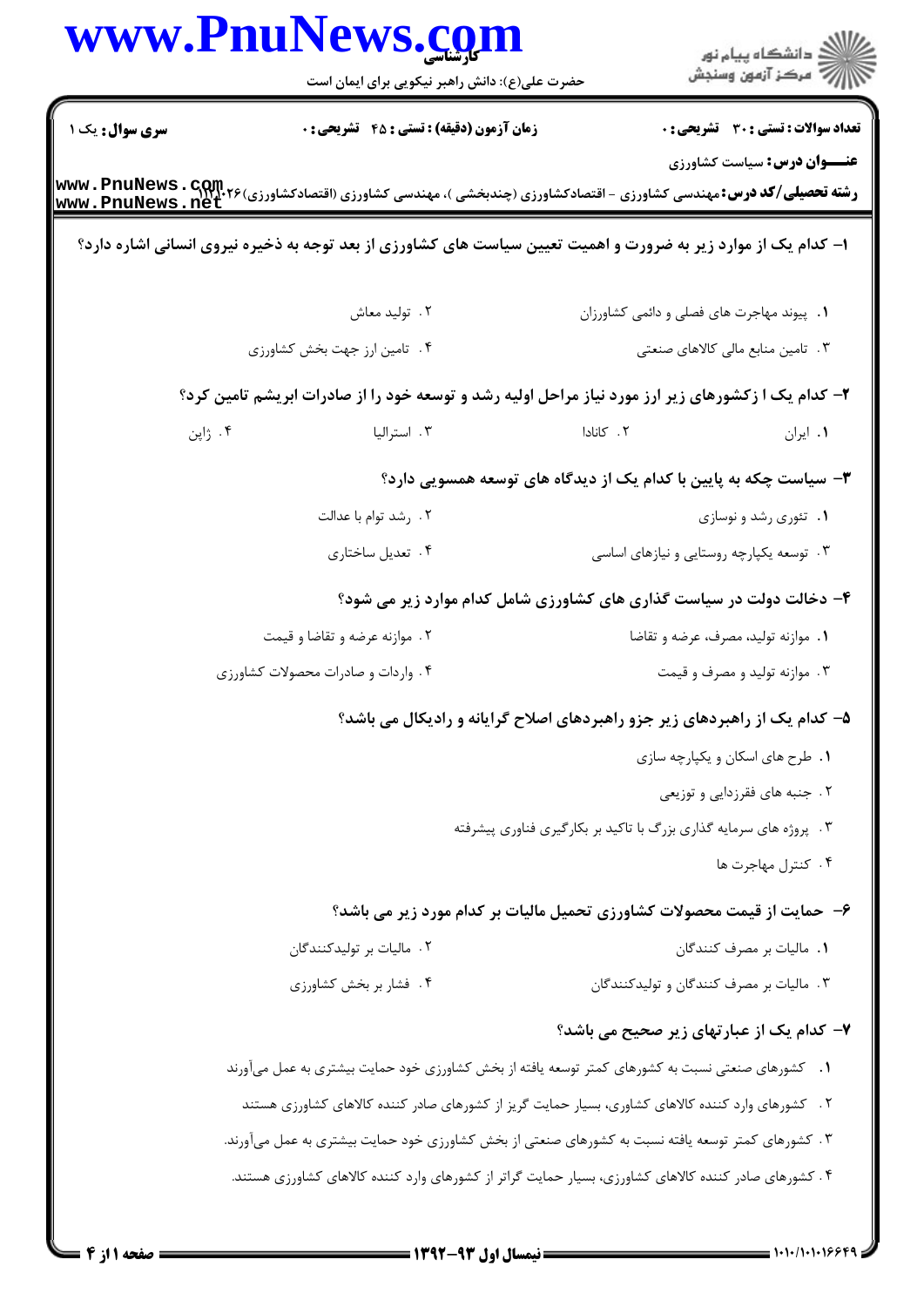|                        | www.PnuNews.com<br>حضرت علی(ع): دانش راهبر نیکویی برای ایمان است |                                                                                                                                               | الاد دانشگاه پيام نور<br>الا آمرکز آزمون وسنجش |
|------------------------|------------------------------------------------------------------|-----------------------------------------------------------------------------------------------------------------------------------------------|------------------------------------------------|
| <b>سری سوال :</b> ۱ یک | زمان آزمون (دقیقه) : تستی : 45 آتشریحی : 0                       |                                                                                                                                               | <b>تعداد سوالات : تستی : 30 ٪ تشریحی : 0</b>   |
|                        |                                                                  | <b>رشته تحصیلی/کد درس:</b> مهندسی کشاورزی - اقتصادکشاورزی (چندبخشی )، مهندسی کشاورزی (اقتصادکشاورزی) www . PnuNews . G<br>www . PnuNews . net | <b>عنـــوان درس:</b> سیاست کشاورزی             |
|                        |                                                                  | ۸– کدام یک از نظریه پردازان زیر نظریه اقدام جمعی و قاعده حداقل را در زمینه حمایت طبیعی سیاسی کشاورزان ارائه                                   | دادەاند؟                                       |
| ۰۴ هاوکینز۱۹۷۸         | ۰۳ شولتز ۱۹۶۰                                                    | ۰۲ مایکل تودارو ۱۹۵۰                                                                                                                          | ١. ليندر ١٩٨٩                                  |
|                        |                                                                  | ۹- کدام یک از عوامل زیر سبب می شود تا رقابت در بخش کشاورزی در مقابل تولیدات واحدهای دامی بخش صنایع از مزیت                                    | كمترى برخوردار باشد؟                           |
|                        |                                                                  | ۰۱ بیشتر بودن سهم عامل سرمایه در تولید محصولات کشاورزی                                                                                        |                                                |
|                        |                                                                  | ۲. کمتر بودن سهم عامل سرمایه در تولید محصولات کشاورزی                                                                                         |                                                |
|                        |                                                                  | ۰۳ کمتر بودن سهم عامل نیروی کار در تولید محصولات کشاورزی                                                                                      |                                                |
|                        |                                                                  | ۰۴ بیشتر بودن سهم عامل سرمایه و نیروی کار در تولید محصولات کشاورزی                                                                            |                                                |
|                        |                                                                  | ۱۰- مطابق با مطالعات بیتز وانگ و اسکاندیزو شدت حمایت از بخش کشاورزی نتیجه کدام عامل زیر میباشد؟                                               |                                                |
|                        | ۰۲ کمیابی منابع و سطح بالای درآمد                                |                                                                                                                                               | ٠١ كميابي منابع طبيعي و سطح پايين درآمد        |
|                        | ۰۴ کمیابی منابع و سطح متغیر درآمد                                |                                                                                                                                               | ۰۳ کمیابی منابع آبی و سطح پایین درآمد          |
|                        |                                                                  | 1۱– کدام یک از موارد زیر می تواند از پیامدهای سیاست عرضه بیش از تقاضای محصولات کشاورزی باشد؟                                                  |                                                |
|                        | ٢. عدم بازاريابي محصولات كشاورزى                                 |                                                                                                                                               | ٠١. ناكارآمدى سيستم غذايي كشور                 |
|                        | ۰۴ بهبود درآمد کشاورزان                                          |                                                                                                                                               | ۰۳ کاهش درآمد کشاورزان                         |
|                        |                                                                  | ۱۲- با بکارگیری کدام یک از سیاست های زیر می توان درصد بالائی از تولیدات را وارد بازارهای خارجی نمود؟                                          |                                                |
|                        | ۰۲ ذخیره سازی                                                    |                                                                                                                                               | ٠١. فرآوري محصولات كشاورزي                     |
|                        | ۴. برداشت، سایز بندی، درجه بندی، کنترل و بسته بندی               |                                                                                                                                               | ۰۳ تولید و بازاریابی                           |
|                        |                                                                  | ۱۳– هدف کدام یک از گروه های تخصصی بخش کشاورزی، تعیین سیاست های مورد نیاز بر اساس هزینه-فایده میباشد؟                                          |                                                |
|                        | ۲. گروه تخصصی تولید محصولات کشاورزی                              |                                                                                                                                               | ٠١. گروه تخصصي قبل از توليد محصولات كشاورزي    |
|                        | ۰۴ گروه تخصصی توزیع و بازاریابی محصولات                          |                                                                                                                                               | ۰۳ گروه تخصصی پس از برداشت محصولات             |
|                        |                                                                  | ۱۴- کدام یک از موارد زیر تنها متغیر استراتژی بازاررسانی است که مستقیما باعث ایجاد در آمد میشود؟                                               |                                                |
| ۰۴ سیاست های مالی      | ۰۳ عوامل توليد                                                   | ۰۲ سیاست های حمایتی                                                                                                                           | ٠١ قيمت                                        |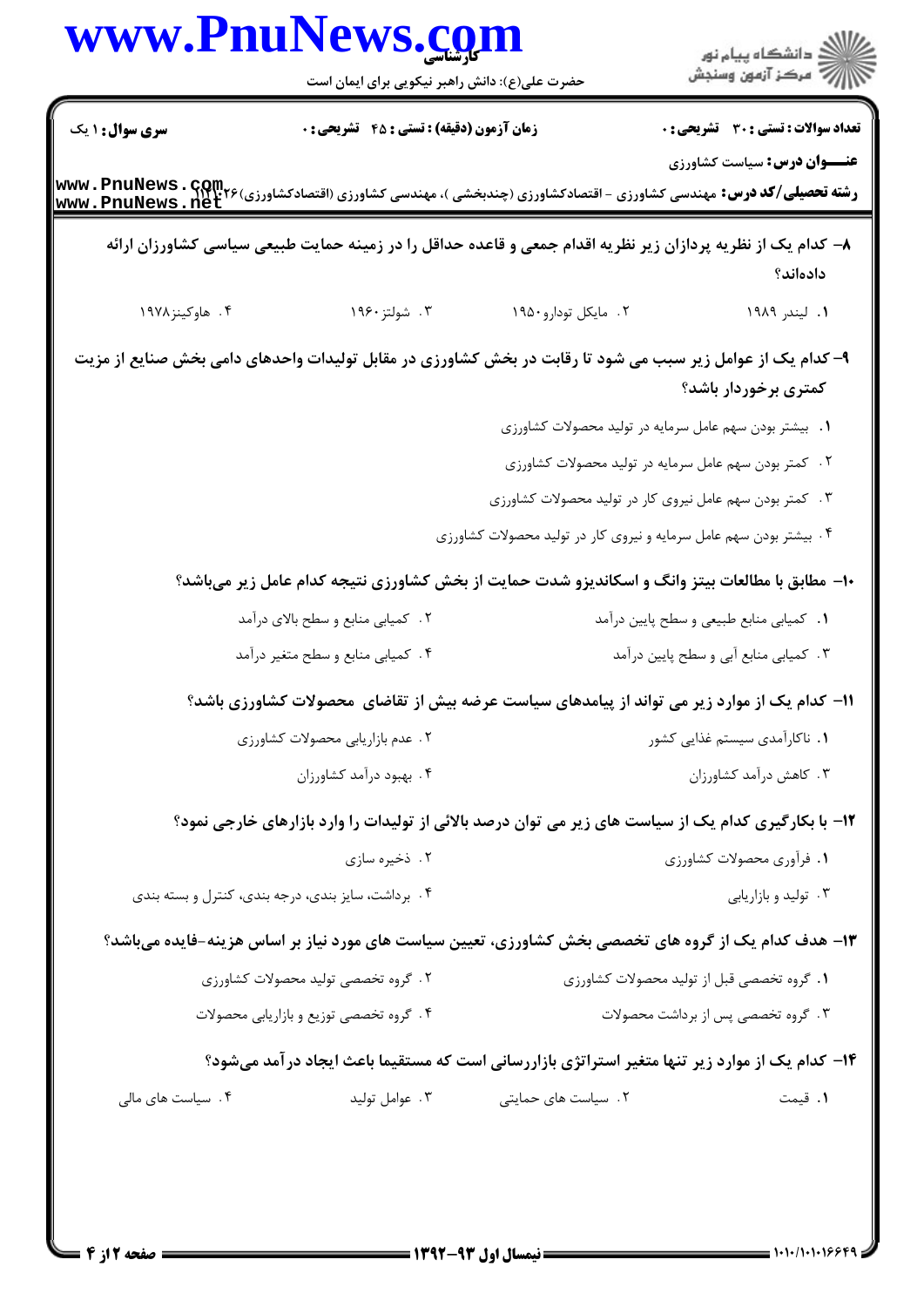|                              | www.PnuNews.com<br>حضرت علی(ع): دانش راهبر نیکویی برای ایمان است                                                     |                              | ر<br>دانشڪاه پيام نور)<br>اڳ مرڪز آزمون وسنڊش                                        |  |
|------------------------------|----------------------------------------------------------------------------------------------------------------------|------------------------------|--------------------------------------------------------------------------------------|--|
| <b>سری سوال : ۱ یک</b>       | زمان آزمون (دقیقه) : تستی : 45 آتشریحی : 0                                                                           |                              | تعداد سوالات : تستي : 30 - تشريحي : 0                                                |  |
| www.PnuNews.net              |                                                                                                                      |                              | <b>عنـــوان درس:</b> سیاست کشاورزی                                                   |  |
|                              | ۱۵− در کدام یک از دیدگاه های قیمت گذاری ذیل قیمت تعادلی بوسیله روابط متقابل نیروهای عرضه و تقاضای بازار تعیین        |                              | مىشود؟                                                                               |  |
|                              | ۰۲ هزینه تمام شده                                                                                                    |                              | ٠١. مكانيزم بازار                                                                    |  |
|                              | ۰۴ قیمت حسابداری                                                                                                     |                              | ۰۳ قیمت بر پایه میزان کار اجتماعی                                                    |  |
|                              |                                                                                                                      |                              | ۱۶– در کدام یک از روش های قیمت گذاری زیر، قیمت بازار اساس قیمت گذاری میباشد؟         |  |
| ٠٢ قيمت گذارى مبتنى بر تقاضا |                                                                                                                      | ۰۱ قیمت گذاری مبتنی بر هزینه |                                                                                      |  |
|                              | ۴. قیمت گذاری مبتنی بر سود                                                                                           |                              | ۰۳ قیمت گذاری مبتنی بر رقابت                                                         |  |
|                              | ۱۷– کدام یک از موارد زیر جزو نقش های سیستم قیمت ها در سازمان بندی اقتصادی میباشد؟                                    |                              |                                                                                      |  |
|                              | ٢. انتقال اطلاعات، ايجاد انگيزه، توليد كالا                                                                          |                              | ٠. انتقال اطلاعات، ايجاد انگيزه، توزيع درآمد                                         |  |
|                              | ۴. دريافت اطلاعات، ايجاد انگيزه، توزيع درآمد                                                                         |                              | ۰۳ انتقال اطلاعات، عرضه كالا، توزيع درآمد                                            |  |
|                              | ۱۸– خرید محصولات کشاورزی چون زعفران بر اساس کدام یک از سیاست های قیمتی صورت میگیرد؟                                  |                              |                                                                                      |  |
| ۰۴ قیمت حداقل                | ۰۳ قیمت هدف                                                                                                          | ۰۲ خرید توافقی               | ۰۱ قیمت تضمینی                                                                       |  |
|                              |                                                                                                                      |                              | ۱۹- روش های تثبیت قیمت ها بیش از هر چیز به چه عاملی بستگی دارد؟                      |  |
| ۰۴ واردات و صادرات           | ۰۳ سطح تقاضا                                                                                                         | ۲. تعداد عرضه                | ٠١. شرايط بازار                                                                      |  |
|                              | +۲- عبارت" قیمت کف بازار است که اندکی بالاتر از هزینه تولید کشاورزی در نظر گرفته میشود" به کدام مورد زیر اشاره دارد؟ |                              |                                                                                      |  |
| ۰۴ قیمت عوامل تولید          | ٠٣ قيمت مابه التفاوت                                                                                                 | ٠٢ قيمت حداقل                | 1. قيمت تضميني                                                                       |  |
|                              |                                                                                                                      |                              | <b>۲۱</b> - کدام یک از محصولات کشاورزی زیر دارای بازار مبادلاتی آزاد می باشند؟       |  |
| ۰۴ دانه های روغنی            | ۰۳ گندم                                                                                                              | ۲. برنج                      | ٠١. ميوه جات                                                                         |  |
|                              | ۲۲– کدام یک از محصولات زیر دارای بازار انحصاری بوده و دولت یا کارخانجات دولتی به عنوان خریداران عمده آن عمل          |                              | مىكنند؟                                                                              |  |
| ۰۴ قند و نیشکر               | ۰۳ گندم و چغندر قند                                                                                                  | ٢. برنج و چاي                | ۰۱ گندم و برنج                                                                       |  |
|                              |                                                                                                                      |                              | <b>۲۳</b> - مالیات و عوارض گمرکی بر صادرات و مالیات بر کالا چه تاثیری در بازار دارد؟ |  |
|                              | ۰۲ کاهش عرضه                                                                                                         |                              | ۰۱ قیمت های داخلی را افزایش می دهند                                                  |  |
|                              | ۰۴ قیمت های داخلی را پایین می آورد                                                                                   |                              | ۰۳ حمایت از تولید کننده                                                              |  |